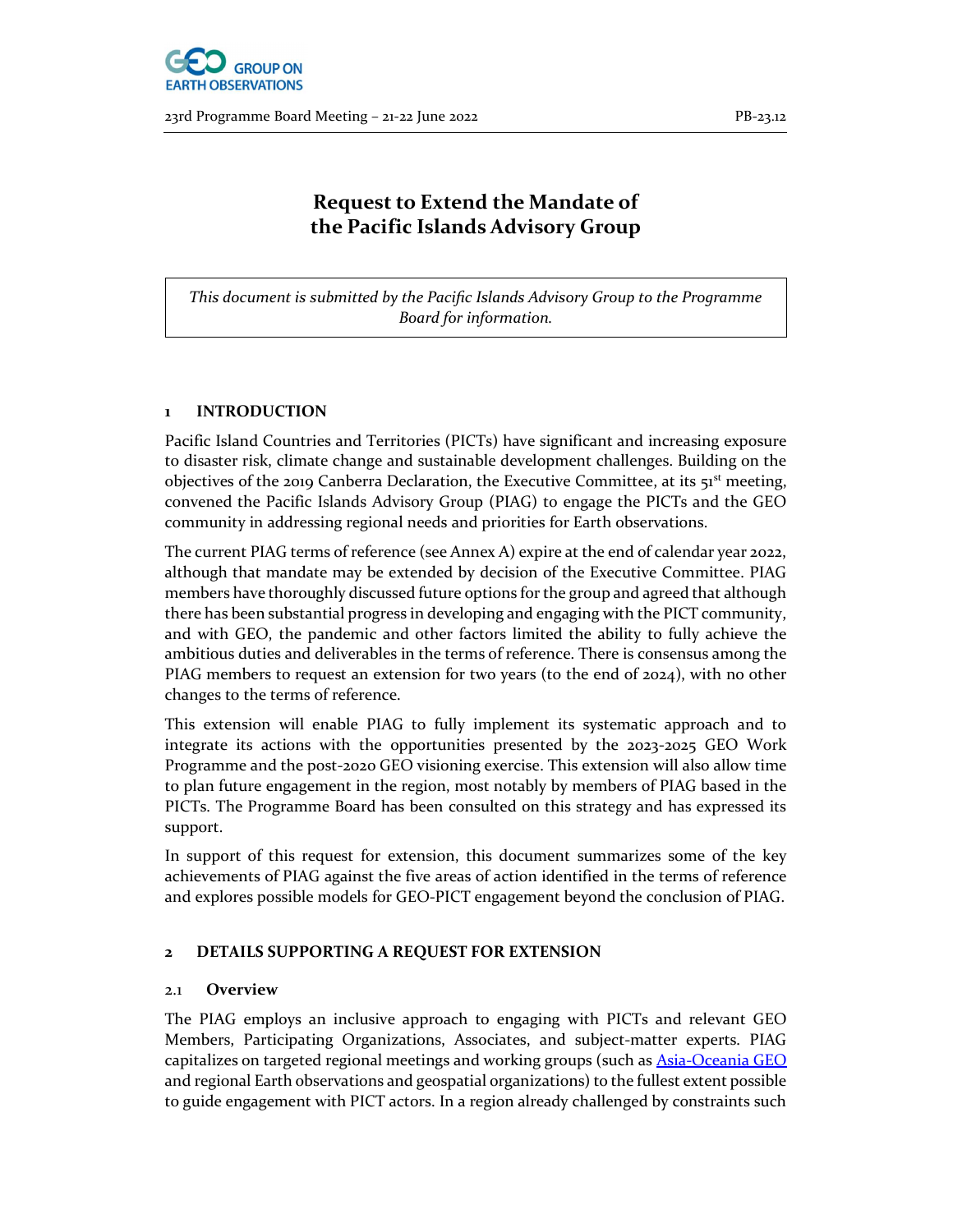

as fatigue and distraction caused by the burden of multiple remits and the lack of resources and capacity, the PIAG was initiated and convened at the onset of the COVID-19 pandemic, substantially diverting government and societal attention away from Earth observation-related activities. This compromised progress that might have been made through in-person stakeholder engagement that is both highly valued and potentially lengthy in the islands. Despite setbacks, PIAG has made systematic, substantial progress in communicating about GEO and Earth observations data sharing and applications at virtual meetings, and in fostering opportunities for capacity building and EO-community building in the PICTs. This also is mirrored in broader GEO engagement with PICT leaders and the Pacific Island Earth observations ecosystem of service providers, users, and their resources and priorities.

#### 2.2 Progress

At the 55th Executive Committee meeting (July 2021), PIAG presented its systematic approach to the expected deliverables in its terms of reference as a 1-page logic framework ("log-frame"). The log-frame identifies a series of actions and opportunities intended to increase and improve opportunities for connections between GEO and the PICTs. The key elements are directly linked to the PIAG terms of reference and highlight links between GEO and the PICTs as high-level objectives. During implementation of the log-frame, PIAG members participate in, support, and connect the various activities underway for the PICTs. This reflects PIAG's status as an advisory body. The log-frame is underpinned by a detailed work plan that is available on request. The PIAG uses this systematic framework to track progress while the living PIAG work plan is executed. Completed and current work of the PIAG is summarized in Annex B.

#### 2.3 Vision

The request for extension is motivated by PIAG's vision to continue to build and sustain mutual GEO-PICT knowledge exchange and genuine and effective engagement to benefit the PICTs and GEO as outlined in the Duties and Deliverables of its terms of reference. In the view of the PIAG, this relationship must be driven by Pacific Islanders, and be intuitive and organic with the cultural and professional networks among the PICTs. It should also reflect the Earth observations ecosystem in the PICTs by accounting for Earth observations service providers, users, capacity, and connectivity. If this approach is successful, it should result in increased GEO membership by Pacific Island nations, more regional integration into GEO Work Programme elements, engagement with capacity building activities, development of Earth observations-centred social media networks, and be supported by regional GEOs through true dialogue and co-production of value-added Earth observations products.

#### 2.4 Other considerations

Two additional factors contributed to the PIAG recommendation to request extension:

First, progress to date brings the PIAG poised to deliver several actions central to its mandate, but not within the current sunset date. These include:

• The "Oceania Geospatial Symposium" planned for late 2022 supported by PIAG leads and partners including the Pacific Community (SPC), the Pacific Islands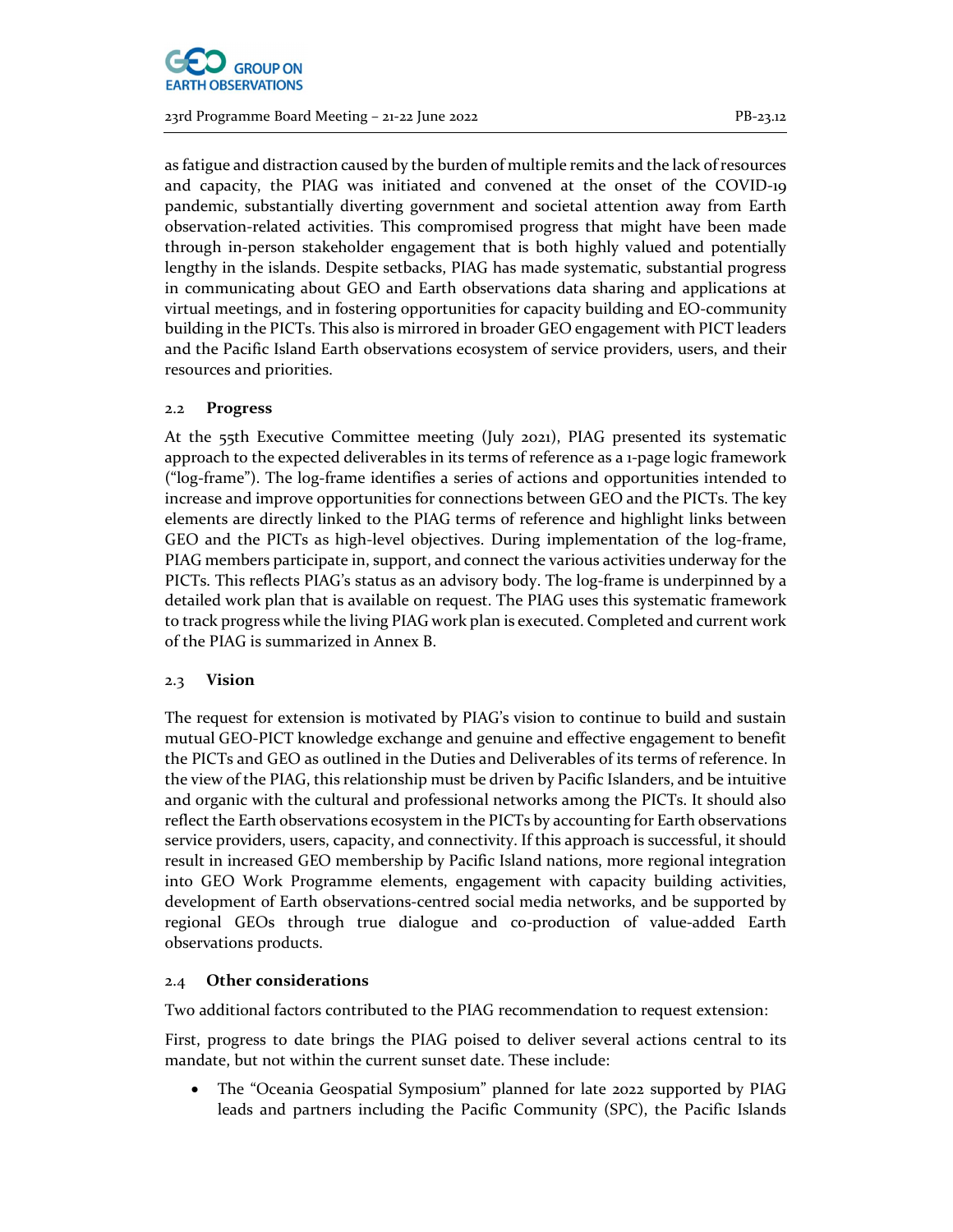

Universities Research Network (PIURN), France, New Caledonia, Australia, the Copernicus programme, and others (the "Week at a Glance" from the Symposium briefing package is provided in Annex C);

- Development of three documents aimed to facilitate improved GEO-PICT engagement:
	- o A GEO capability statement for the Pacific (value proposition of GEO to the Pacific);
	- o A guide to the GEO Work Programme for the Pacific; and
	- o A directory of the Earth observations ecosystem of the Pacific Island region (to increase the GEO community's awareness of the main Earth observations actors in the Pacific and their interests, needs and priorities);
- Regular participation of UNESCAP in PIAG and interaction with UNESCAP on the strategic space planning cycles in late 2022;
- Inception of a community-based network of academic Earth observations institutions in the Pacific Islands (University of South Pacific, University of New Caledonia, Pacific Islands University Research Network, and the University of Hawaiʻi);
- Planned face-to-face information sessions and future targeted capacity building activities developed in coordination with PICT-specified needs, including, for example, training and technical support from natural resources satellites; and
- Engagement and potential support of Digital Earth Pacific.

Second, the Programme Board is developing a new GEO Work Programme for 2023-2025; GEO is launching a visioning exercise for the post-2025 period, and the Expert Advisory Group on GEOSS preparing recommendations regarding GEO's role as a providing of information infrastructure. All three of these developments offer opportunities to include PICT priorities in their content. PIAG has already been exploring connections with the GEO Work programme as part of its log-frame "Connect" and "Alignment" activities, though these efforts could be greatly expanded with an extension of the mandate.

#### 3 CONCLUSION

PIAG members believe that the termination of the PIAG at the end of 2022 would leave many of the expected outcomes of this process unrealized which would thus squander the energy and efforts invested towards building this community for the last two years, as well as the mutual learning that has been initiated. PIAG members agree that extension of the mandate, while retaining the deliverables as specified in the terms of reference, will enable the group to capitalize on the momentum, emerging collaborations, and large events planned for late 2022. Further, an extension will enable PIAG to position its engagement efforts in alignment with emerging GEO programmatic evolution.

With an extended mandate, PIAG will continue to develop a sustainable and mutually beneficial Earth observations relationship between GEO and the PICTs and will, among other actions:

 Continue dialogue with representatives of the PICTs, including through a GEO Track event at the Oceania Geospatial Symposium and a second Talanoa discussion (Pacific Island roundtable);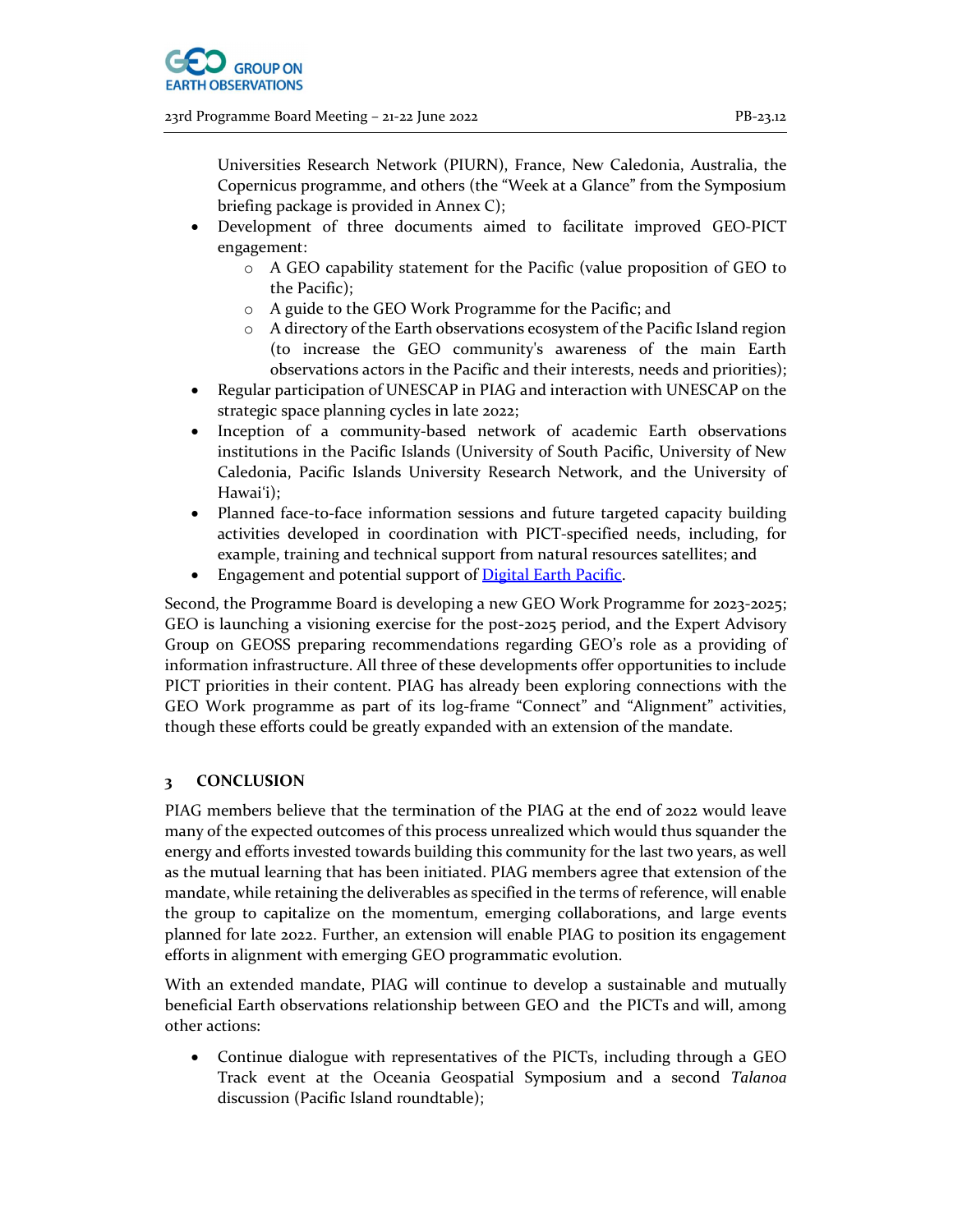

- Systematically explore connections between PICTs and GEO Work Programme activities, including with a renewed GEO Wetlands initiative, as coastal wet mangrove forests are central to multiple benefits (including sustainable development, climate action, disaster resilience) in multiple jurisdictions across Oceania;
- Plan face-to-face information sessions and targeted capacity development activities focusing on PICT-specified needs, including, for example, training and technical support from Earth observation service provider and analytical communities; and
- Explore future options, such as a dedicated community of practice, a GEO Work Programme Pilot Initiative, a possible regional presence in GEO, an alliance of small island states, social media networks, a GEO liaison position hosted at a PICTbased Participating Organization, or some combination of these or other options.

PIAG will continue to report regularly on its results to the Executive Committee and the Programme Board.

#### 4 RECOMMENDATION

The PIAG recommends that the Executive Committee extend the PIAG mandate until the end of calendar year 2024, with no further changes to the existing terms of reference.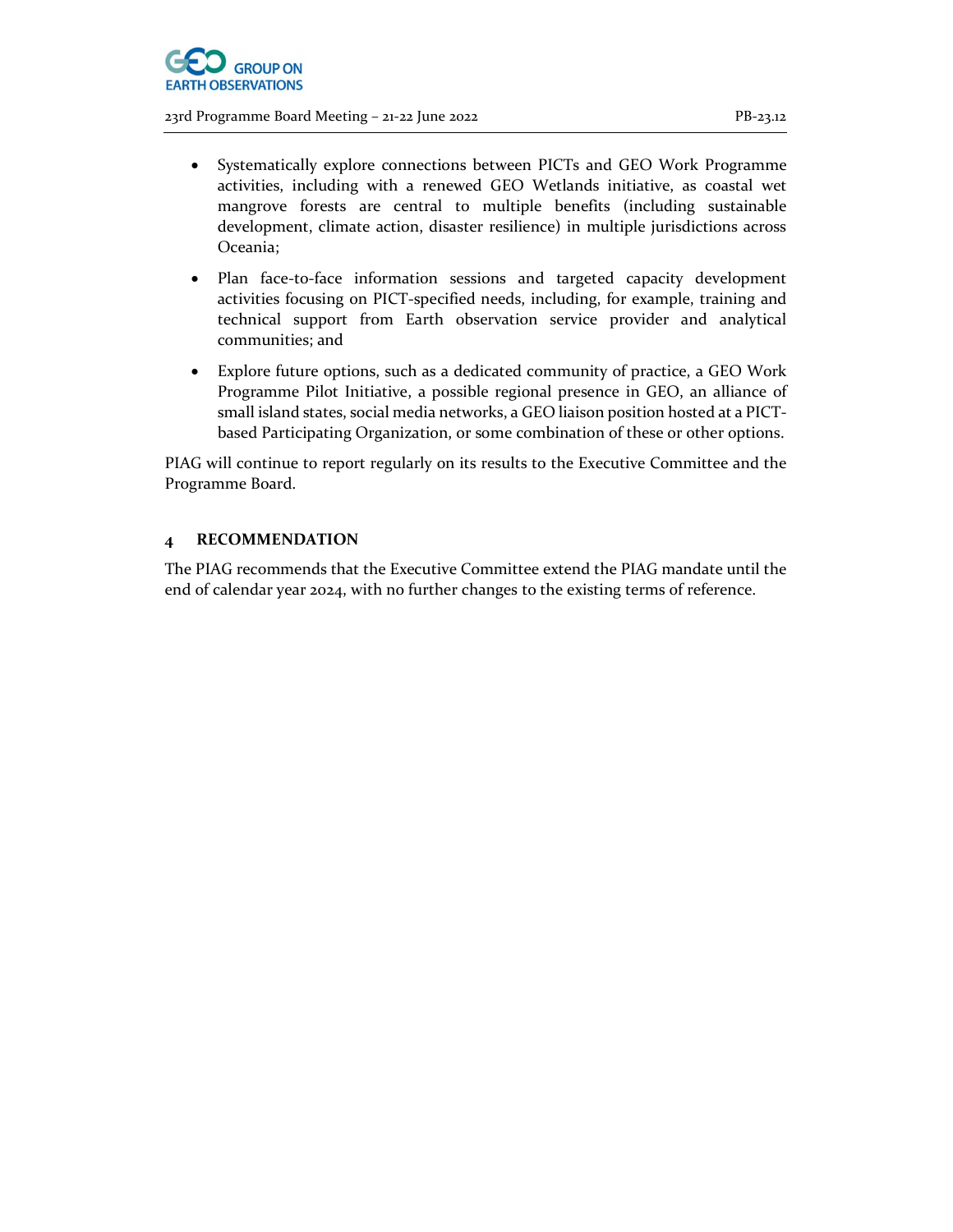## ANNEX A

## Pacific Islands Advisory Group – Terms of Reference

#### 1 PURPOSE

The Pacific Islands Advisory Group (PIAG) is convened to advise the GEO Programme Board and the GEO Executive Committee regarding the implementation of the elements of the Canberra Declaration for the PICTs. In the longer term, the group may also support GEO engagement with island nations in other regions.

In particular, the PIAG is requested by the Executive Committee to give special attention to articles 10 and 11 of the Canberra Declaration, which recognize the need for GEO to:

- Recognize the significant capabilities the PICTs and other island nations have to offer; and
- Be inclusive of these countries with their significant and increasing exposure to disaster risk, climate change and sustainable development challenges.

#### 2 DUTIES

- Work with the PICTs and international organizations to increase their participation in GEO governance and relevant GEO Work Programme activities, consistent with the priorities and needs identified in the GEO Week 2019 Talanoa Outcome Statement;
- Organize, and participate in, discussions with representatives from the PICTs to support local communities (including GIS and remote sensing) in expressing and then better understand their interests, needs, constraints, and priorities, and where appropriate, support their capacity building as related to GEO and the GEO Work Programme;
- Work with other parts of the GEO Work Programme that are relevant to the PICTs;
- Encourage those living in PICTs to share with the GEO community their Earth observations expertise, areas of interest, and priorities, and to provide feedback and advice on GEO's products and services; and
- Work with the PICTs to identify and implement technical Earth observations solutions according to expressed needs and priorities of the PICTs.

#### 3 TERM

The PIAG is convened until the end of the 2022 calendar year. This term may be extended by decision of the Executive Committee

#### 4 EXPECTED DELIVERABLES

- Prioritized list of GEO Work Programme activities, including regional GEOs, that will be engaged to determine their relevance to the needs of the PICTs.
- Meetings or workshops to consult with PICTs and international organization stakeholders on how to encourage greater participation in GEO activities.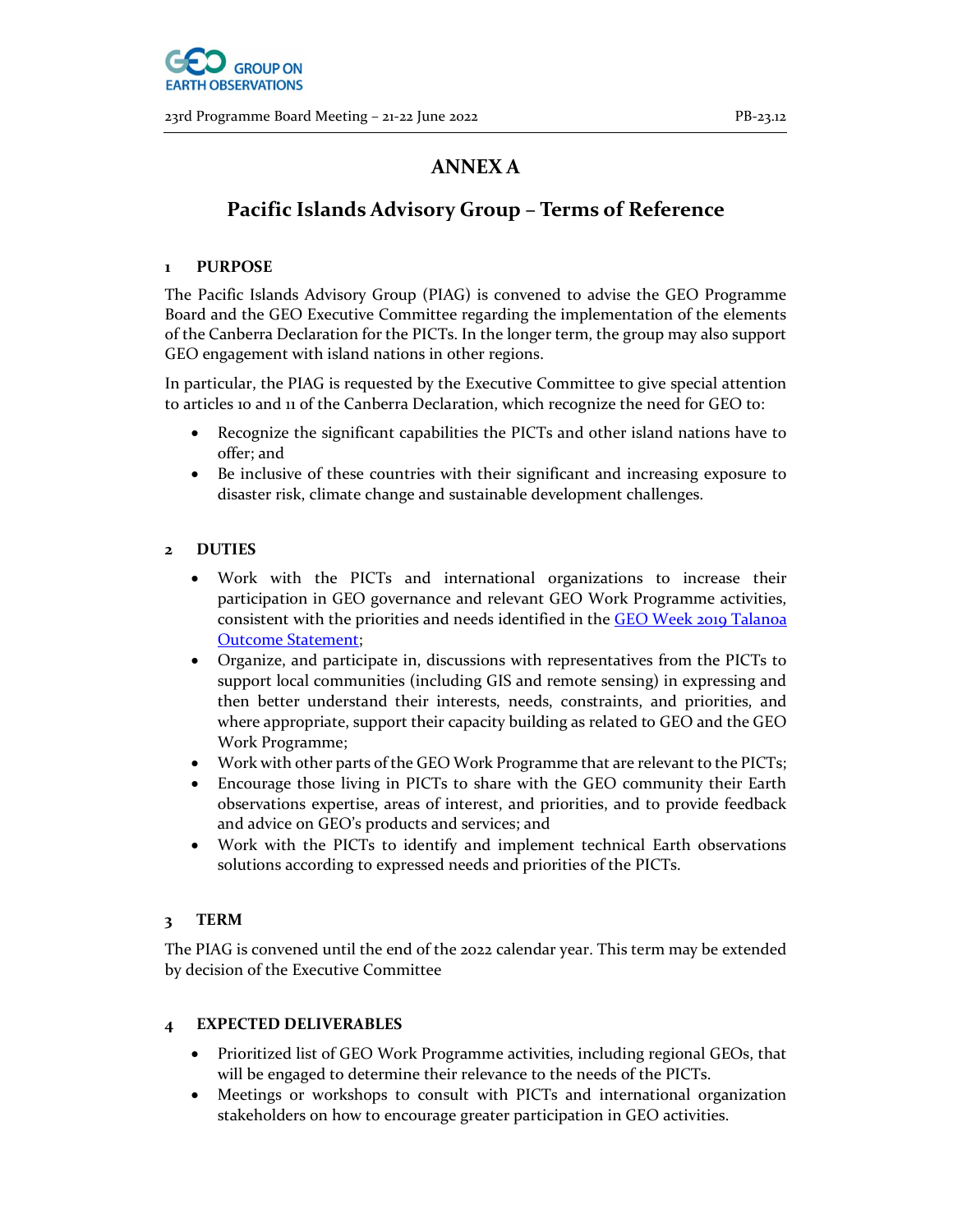

- Options papers for the GEO Programme Board and Executive Committee consideration providing recommendations on ways to strengthen GEO's engagement with the PICTs, including, where appropriate, a draft implementation plan.
- Establishment of a "GEO presence" within existing Pacific Island Communities of Practice to share information, knowledge, expertise and opportunities between GEO and PICTs on Earth observations matters.
- Identify GEO activities that clearly express the needs and progress of the PICTs to the Asia-Pacific Plan of Action on Space Applications for Sustainable Development (2018-2030).

#### 5 MEMBERSHIP

Members of the PIAG must be nominated by GEO Members, Participating Organizations or Associates.

Leadership of the PIAG will be decided by consensus of its members. Geographical diversity and co-leadership are encouraged. The current co-leads are Australia; China and the Pacific Community (SPC), supported by New Caledonia (France).

The GEO Secretariat will provide support to the PIAG.

#### 6 REPORTING

The PIAG will report its progress to the Executive Committee annually, unless there are key matters specific to the PIAG scope and deliverables that require Executive Committee's consideration.

The PIAG will provide an update at each Programme Board meeting as a regular standing item to ensure close connectivity between PICTs and the GEO Work Programme.

#### 7 REVISIONS

These terms of reference may be revised at any time by the Executive Committee.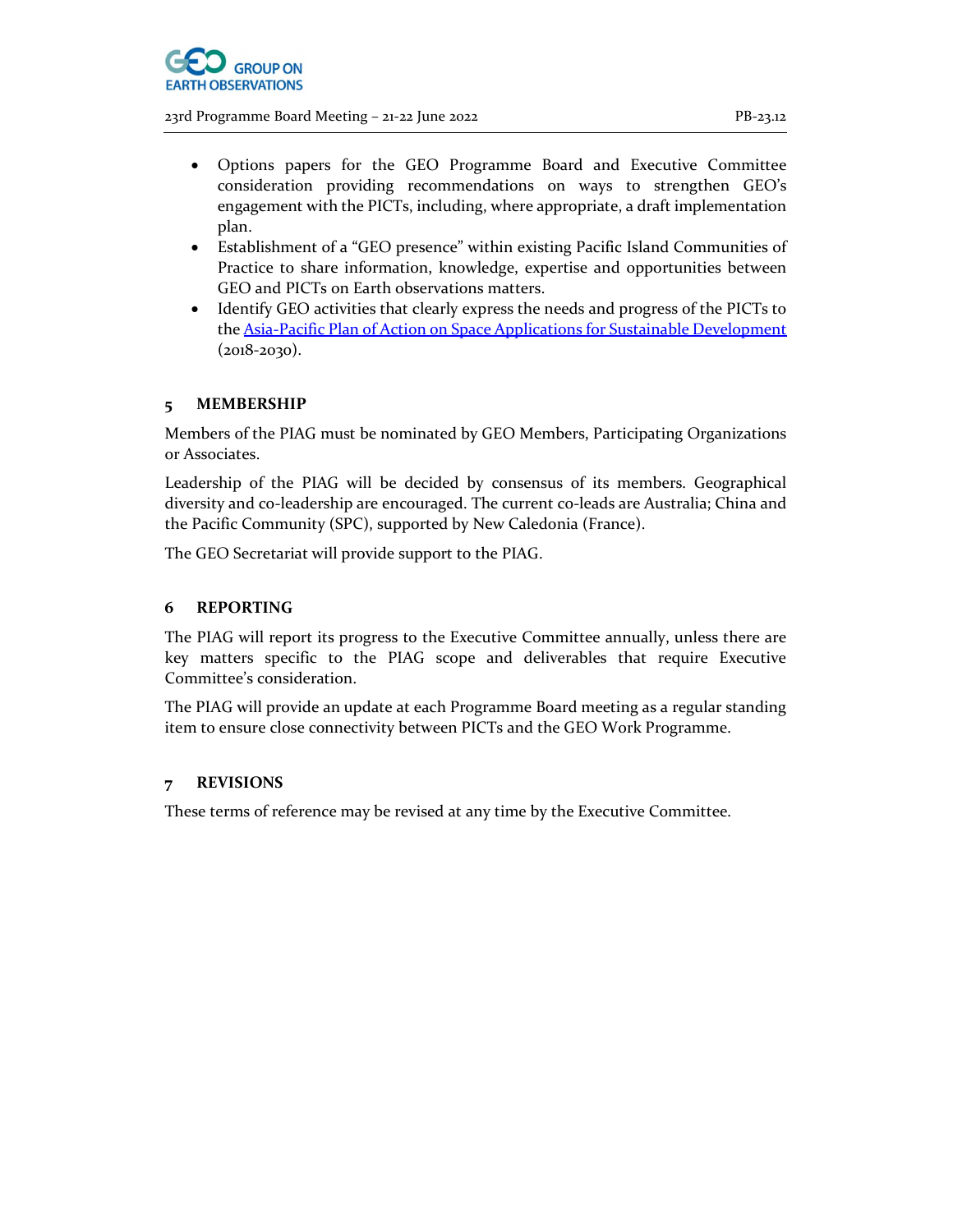

## ANNEX B

# PIAG Logic Framework - Completed Activities<sup>1</sup>

| <b>AREA OF FOCUS</b> | <b>COMPLETED</b>                                                                                                                                                                                                                                                                                                                                                                                                                                                                        |
|----------------------|-----------------------------------------------------------------------------------------------------------------------------------------------------------------------------------------------------------------------------------------------------------------------------------------------------------------------------------------------------------------------------------------------------------------------------------------------------------------------------------------|
| <b>SCOPE</b>         | DE Pacific EO Needs Assessment complete and published<br>$\bullet$<br>GEO WP mapped against needs of the PICTS<br>$\bullet$<br>Side event GEO Week 2021: Charting the course to greater engagement                                                                                                                                                                                                                                                                                      |
|                      | between GEO and the Pacific Islands                                                                                                                                                                                                                                                                                                                                                                                                                                                     |
| <b>CONSULT</b>       | Engaging Pacific-Islands based academic and local EO groups<br>$\bullet$<br>Dec 2021: Nicholas Rollings, USP<br>$\circ$<br>Jan 2022: Kelly Hayden, UNESCAP<br>$\circ$<br>Mar 2022: Melissa Iwamoto, PacIOOS<br>$\Omega$<br>Jun 2022: Brianna Bambic, Allen Coral Reef Atlas Initiative<br>$\Omega$                                                                                                                                                                                      |
| <b>CONNECT</b>       | Satellite data for the Pacific Islands: Supplier and User perspectives<br>$\bullet$<br>(AOGEO Symposium 2021)<br>Observation Spatiale au Service de la Nouvelle Calédonie (OSS-NC) Nov<br>2020<br>Pacific GIS&RS User Conference 2021<br>Agreement on Satellite images cooperation to serve SIDS/PICTs between<br>FAO and LASAC signed on 14 Dec 2021<br>GRSS sponsored USP seats for MOOC in GIS<br>$\bullet$<br>USP, as a multinational university, accepted as a GEO PO<br>$\bullet$ |
| <b>ALIGN</b>         | GEO PIAG met with Asia-Pacific UNESCAP representatives to discuss<br>٠<br>upcoming UNESCAP events and strategic planning                                                                                                                                                                                                                                                                                                                                                                |

# PIAG Logic Framework – Current Activities

| <b>AREA OF FOCUS</b> | <b>ONGOING</b>                                                                                                                                                                                                                                                                                                                  |
|----------------------|---------------------------------------------------------------------------------------------------------------------------------------------------------------------------------------------------------------------------------------------------------------------------------------------------------------------------------|
| <b>SCOPE</b>         | Resources and References:<br>Capability Statement (GEO's Value Proposition to PICTs);<br>1.<br>Guide to the GEO WP for the PICTs; and<br>2.<br>Directory of the EO Ecosystem in the Pacific<br>$\mathbf{R}$                                                                                                                     |
| <b>CONSULT</b>       | Invite guest speakers each monthly meeting, followed by discussion<br>Active collaboration to support PICT members with individual requests<br>$\bullet$                                                                                                                                                                        |
| <b>CONNECT</b>       | Engaging Pacific-Islands based academic and local EO groups<br>Technical training (China and APSCO in August 2022 on EO satellite<br>$\bullet$<br>applications; regional organization-hosted training via GRSS)<br>PIAG support for Oceania Geospatial Symposium in Noumea Nov 28th to<br>$\bullet$<br>Dec 4 <sup>th</sup> 2022 |
| <b>ALIGN</b>         | PIAG support for UNESCAP on Space Applications for Sustainable<br>Development in Asia and the Pacific/The Asia-Pacific Plan of Action on<br>Space Applications for Sustainable Development (2018-2030)<br>Ongoing efforts to link with DRR, Paris Climate Agreement, UN SDGs, and<br>$\bullet$<br>UN DOS                        |
| <b>ADVISE</b>        | Consensus-reaching on strategy-going-forward and request for Extension<br>$\bullet$<br>to ExCom-58                                                                                                                                                                                                                              |

<sup>&</sup>lt;sup>1</sup> A detailed list of completed and ongoing activities is included in the full PIAG work plan, available upon request.